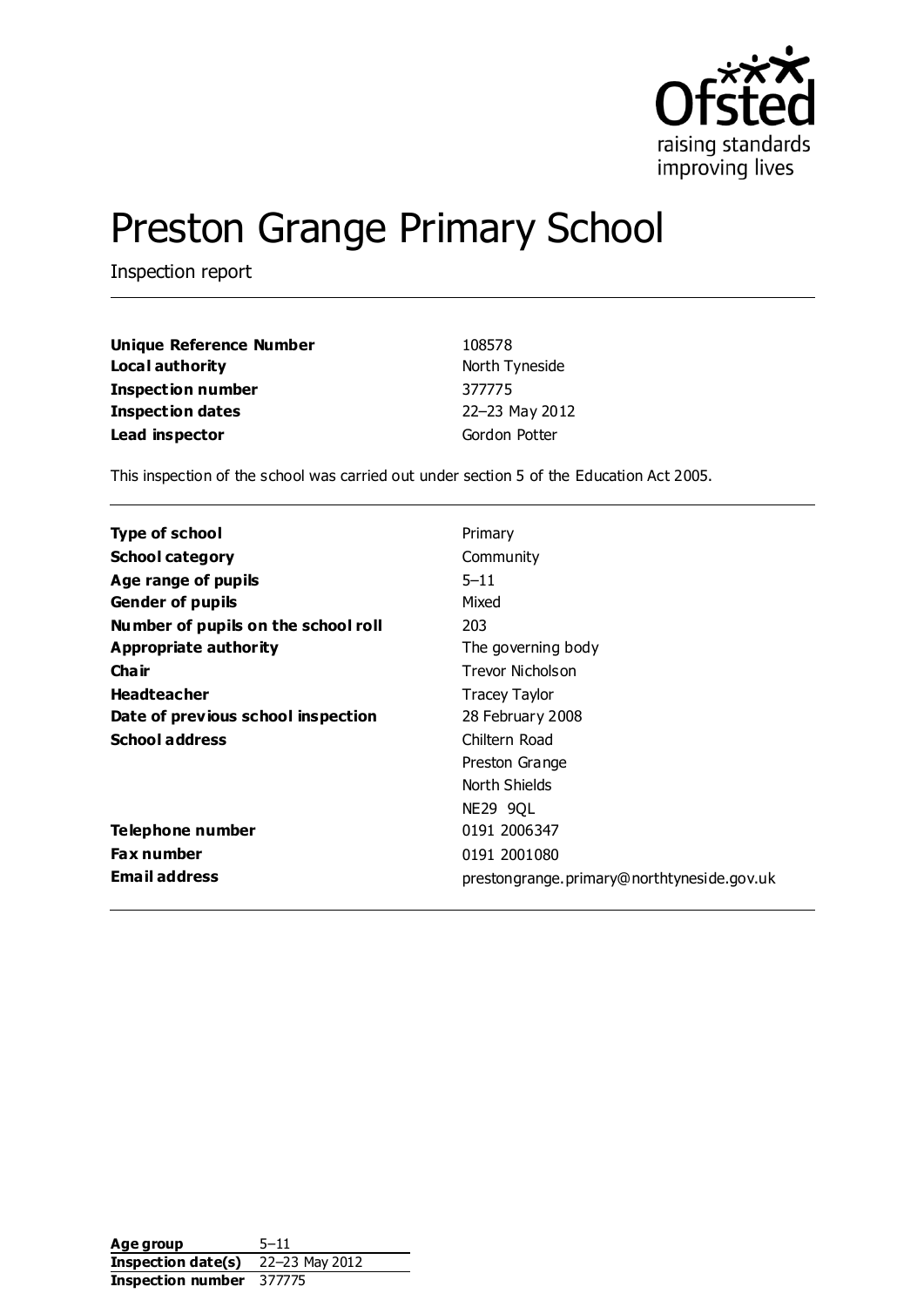

You can use Parent View to give Ofsted your opinion on your child's school. Ofsted will use the information parents and carers provide when deciding which schools to inspect and when.

You can also use Parent View to find out what other parents and carers think about schools in England. You can visit [www.parentview.ofsted.gov.uk,](../../../../jbennett/AppData/Local/Temp/notesDA0216/www.parentview.ofsted.gov.uk) or look for the link on the main Ofsted website: [www.ofsted.gov.uk](../../../../jbennett/AppData/Local/Temp/notesDA0216/www.ofsted.gov.uk)

The Office for Standards in Education, Children's Services and Skills (Ofsted) regulates and inspects to achieve excellence in the care of children and young people, and in education and skills for learners of all ages. It regulates and inspects childcare and children's social care, and inspects the Children and Family Court Advisory Support Service (Cafcass), schools, colleges, initial teacher training, work-based learning and skills training, adult and community learning, and education and training in prisons and other secure establishments. It assesses council children's services, and inspects services for looked after children, safeguarding and child protection.

Further copies of this report are obtainable from the school. Under the Education Act 2005, the school must provide a copy of this report free of charge to certain categories of people. A charge not exceeding the full cost of reproduction may be made for any other copies supplied.

If you would like a copy of this document in a different format, such as large print or Braille, please telephone 0300 123 4234, or email [enquiries@ofsted.gov.uk](mailto:enquiries@ofsted.gov.uk)

You may copy all or parts of this document for non-commercial purposes, as long as you give details of the source and date of publication and do not alter the information in any way.

To receive regular email alerts about new publications, including survey reports and school inspection reports, please visit our website and go to 'Subscribe'.

Piccadilly Gate Store Street Manchester M1 2WD

T: 0300 123 4234 Textphone: 0161 618 8524 [enquiries@ofsted.gov.uk](mailto:enquiries@ofsted.gov.uk) [www.ofsted.gov.uk](http://www.ofsted.gov.uk/)



© Crown copyright 2012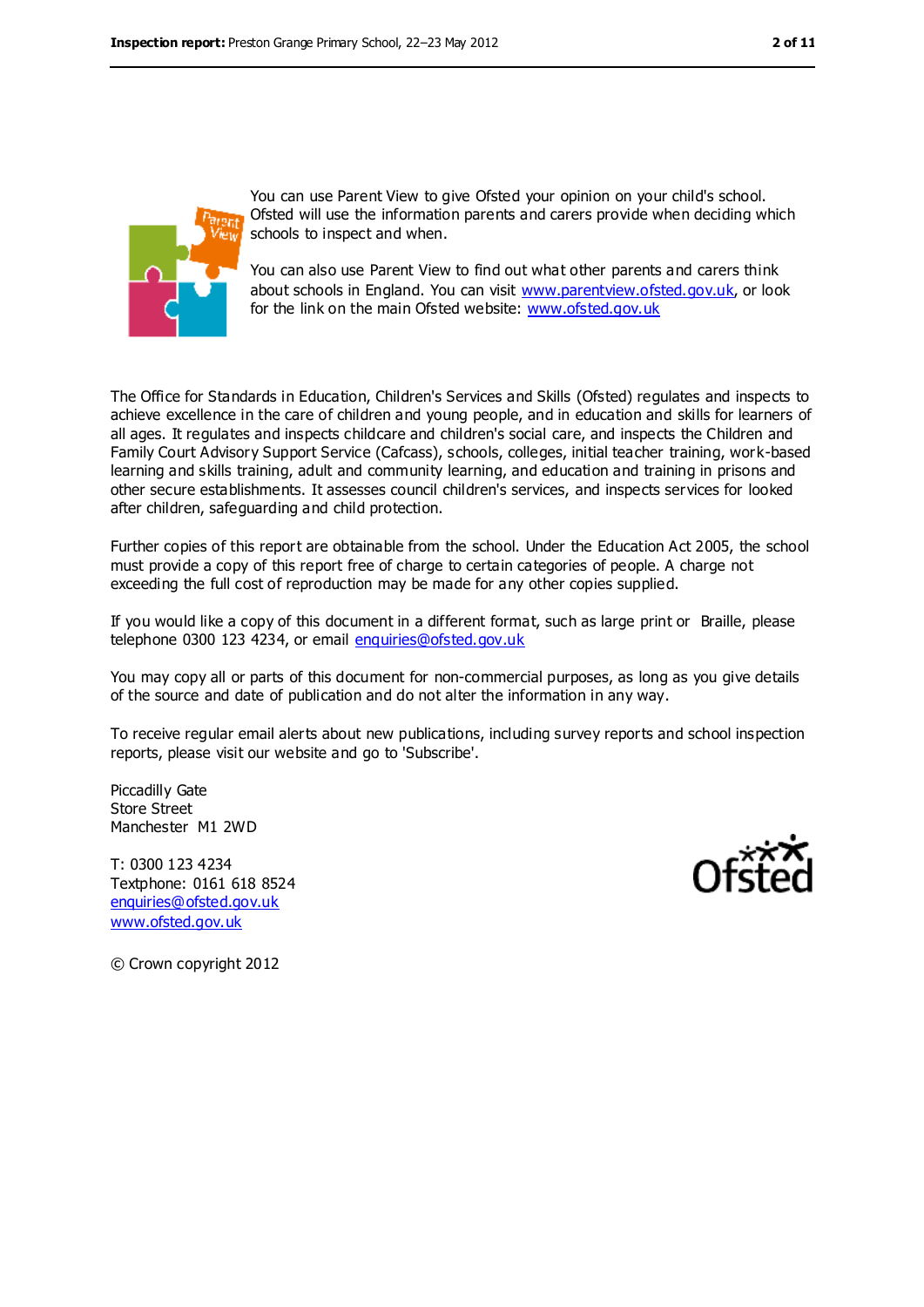# **Introduction**

Inspection team

Gordon Potter Linda Buller

Additional Inspector Additional Inspector

This inspection was carried out with two days' notice. The inspectors observed 12 lessons taught by eight teachers, including joint observations of several classes with the headteacher. The inspectors held meetings with representatives of the governing body, staff, pupils, parents and carers, and spoke to the school's most recent local authority education development adviser. The inspectors observed the school's work, and looked at a range of school policies and documentation relating to safeguarding and strategic planning, examples of pupils' work, assessment data and monitoring records. Inspectors took account of the responses to the on-line (Parent View) survey in planning the inspection. They also scrutinised the 73 questionnaires returned by parents and carers as well as questionnaires from pupils and 19 staff.

# **Information about the school**

This school is smaller than the average-sized primary school. Most pupils are from White British heritage. A small proportion of pupils are from other cultural backgrounds, about half of whom speak English as an additional language. The proportion of pupils known to be eligible for free school meals is well below average. The proportion of pupils who are supported by School Action Plus or with a statement of special educational needs is below average. The school meets the current floor standards which are the minimum standards expected by the government for attainment and progress.

The headteacher, the fourth in five years, has been in post since January 2011. There has been some turbulence in the life of the school since the previous inspection.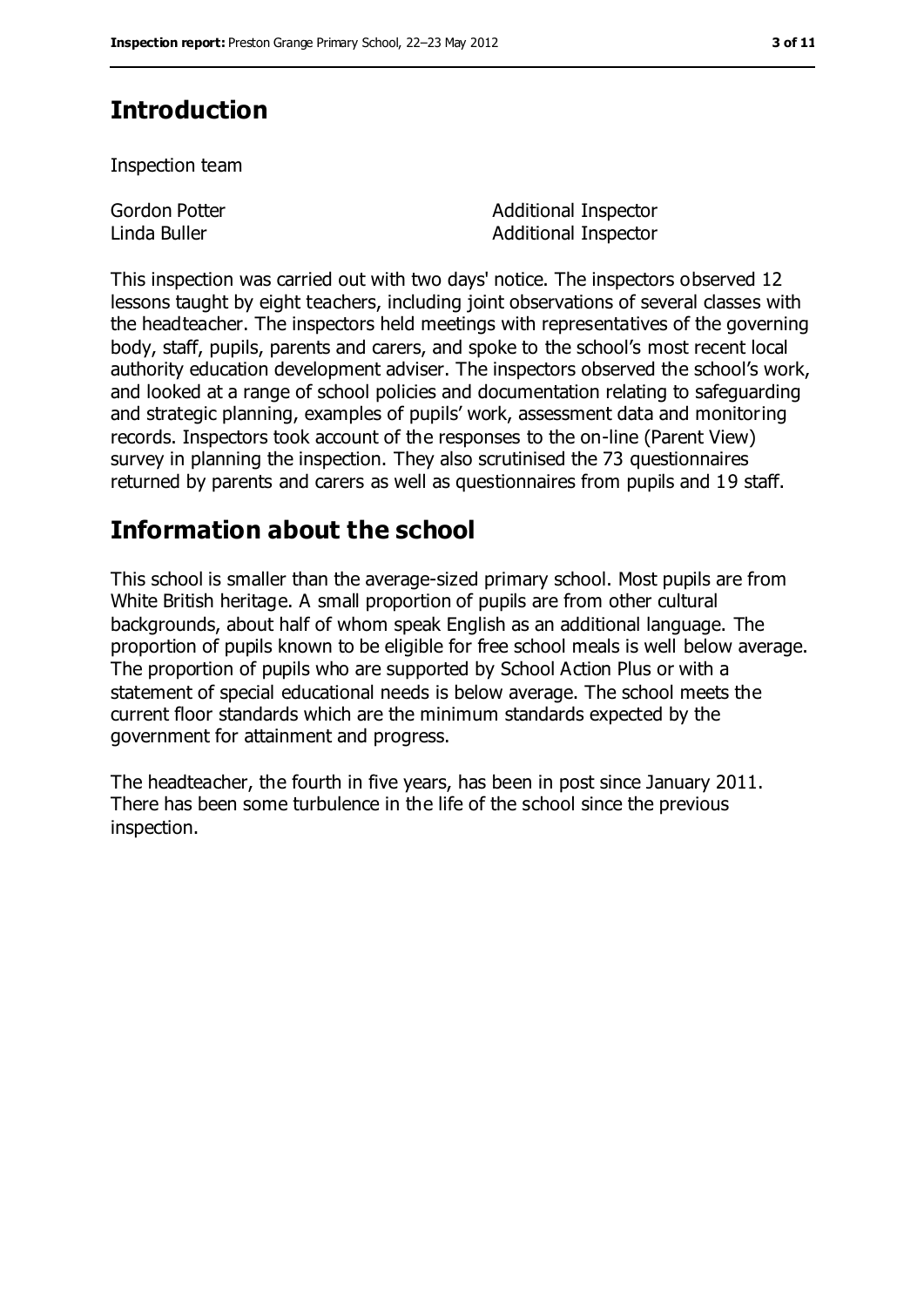**Inspection grades: 1 is outstanding, 2 is good, 3 is satisfactory and 4 is inadequate** Please turn to the glossary for a description of the grades and inspection terms

## **Inspection judgements**

| <b>Overall Effectiveness</b> |  |
|------------------------------|--|
|------------------------------|--|

| <b>Achievement of pupils</b>          |  |
|---------------------------------------|--|
| <b>Quality of teaching</b>            |  |
| <b>Behaviour and safety of pupils</b> |  |
| <b>Leadership and management</b>      |  |

### **Key Findings**

- This is a good school. The headteacher has reversed a decline in standards. She has introduced initiatives which have improved the quality of teaching and the curriculum, and established accurate information about pupils' attainment to identify gaps in their learning. It is yet not an outstanding school because pupils' progress remains limited by a lack of opportunities to apply their skills in open-ended, investigative, problem-solving activities, including in the Early Years Foundation Stage.
- **Pupils'** achievement is good. From starting points in the Early Years Foundation Stage that are generally in line with age-related expectations, pupils make good progress to attain standards at the end of Year 6 that are above average. There are good outcomes for children in the Early Years Foundation Stage.
- Teaching is good overall. Teachers make it clear to pupils what they will learn, deliver lessons with good pace and provide interesting activities which engage pupils. Teachers do not always plan work that is well-matched to the learning needs of the most-able pupils or give pupils clear advice about how to improve their work.
- Behaviour is good. Pupils play and learn well together, helping one another to behave well and feel very safe in school. They enjoy school and say that misbehaviour is uncommon. Their attendance is above average, indicating their positive attitudes to learning.
- There has been effective implementation of strategies to improve school effectiveness, based upon clear and accurate evaluation of strengths and weaknesses. Senior leaders offer strong and clear direction and ensure good teaching by judicious management of performance. Some middle leaders are new to their posts and some leadership structures are yet to become embedded. The governing body has developed a clearer view of pupils' attainment, supports senior leaders well and offers increasingly focussed challenge.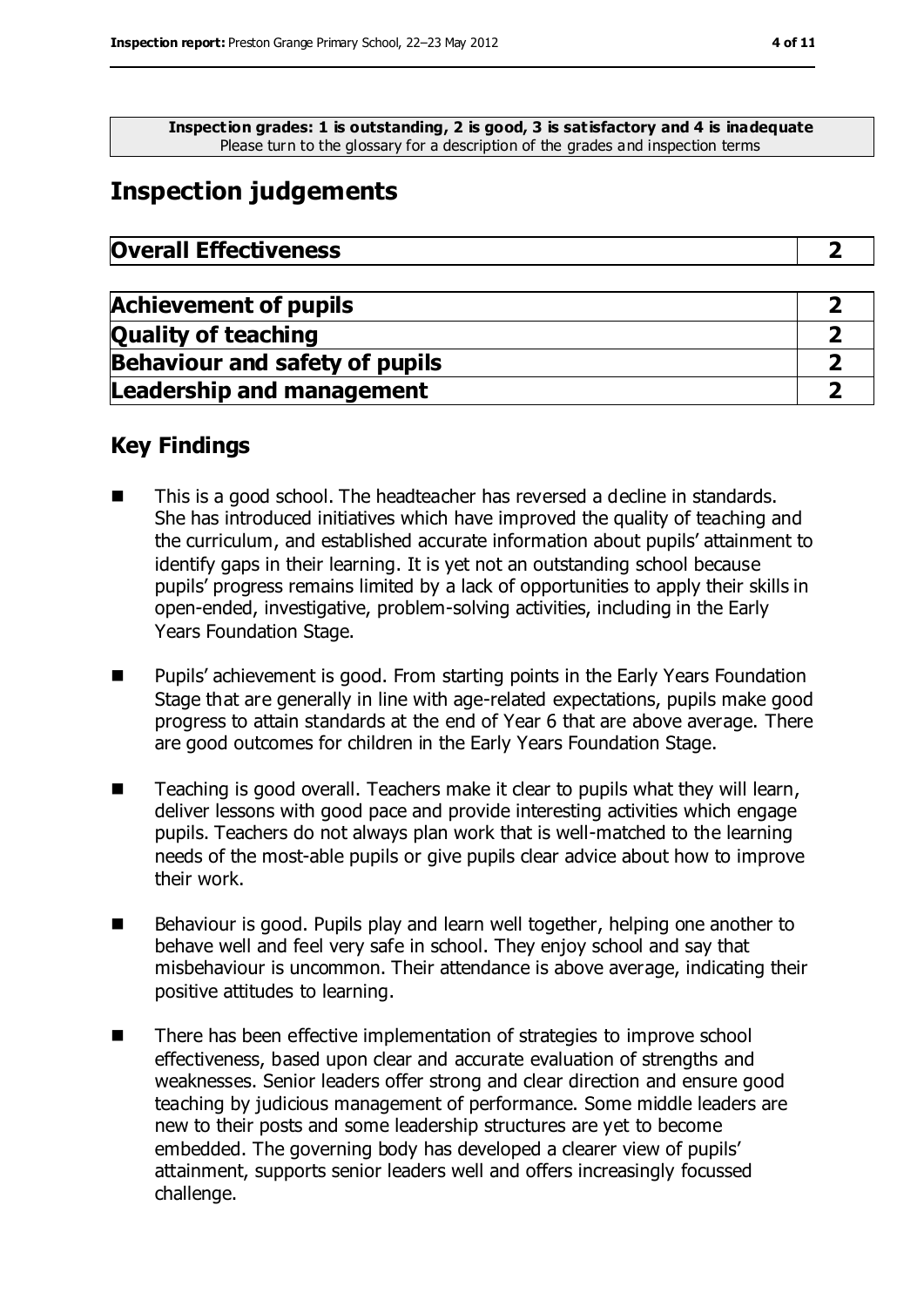### **What does the school need to do to improve further?**

- $\blacksquare$  By the summer of 2013, further increase the rates at which pupils make progress and raise attainment, by:
	- providing pupils with even more opportunities in lessons to work independently or together in a range of open-ended, investigative activities which develop independence, confidence and problem-solving skills, including in the Early Years Foundation Stage
	- ensuring that all work is matched accurately to the needs of individual pupils, especially the most-able
	- giving pupils clear advice about how to improve their work.
- **EXECT** Further increase the effectiveness of middle leaders, by embedding the recent changes to management structures and responsibilities and developing the expertise of those leaders who are new to their role.

### **Main Report**

#### **Achievement of pupils**

Pupils enjoy lessons most when they are actively engaged in challenging activities and are finding things out for themselves, and they make good progress. For example, in a mathematics lesson in Year 1, pupils were excited by having their own Olympic Games and keenly measured the length of their long jumps, learning that accurate measurement is essential.

Outcomes for children in the Early Years Foundation Stage are good and they make good progress from their starting points, especially in reading and writing. Progress in Key Stages 1 and 2 is good. Attainment at the end of Year 2 is typically average and pupils have made good progress from their starting points. Attainment at the end of Year 6 is typically above average, although there has been a decline in recent years. In 2011, the large majority of pupils attained the expected levels in reading, writing and mathematics. Although they made good progress in mathematics from their starting points in the Reception class, some inconsistencies in the quality of teaching had slowed their progress, particularly in English, in Key Stage 2. Evidence seen during the inspection indicates that as a result of strategies implemented by the headteacher, progress for pupils currently in school is good, attainment across school is rising rapidly and pupils in Year 6 are on track to have above expected attainment.

Attainment in reading by the end of Years 1 and 2 is typically average and by the time pupils leave school in Year 6 it is above average. Disabled pupils, those who have special educational needs and those who speak English as an additional language make good progress because work and support are well-targeted at their needs.

All parents and carers are of the opinion, rightly, that their children are making good progress.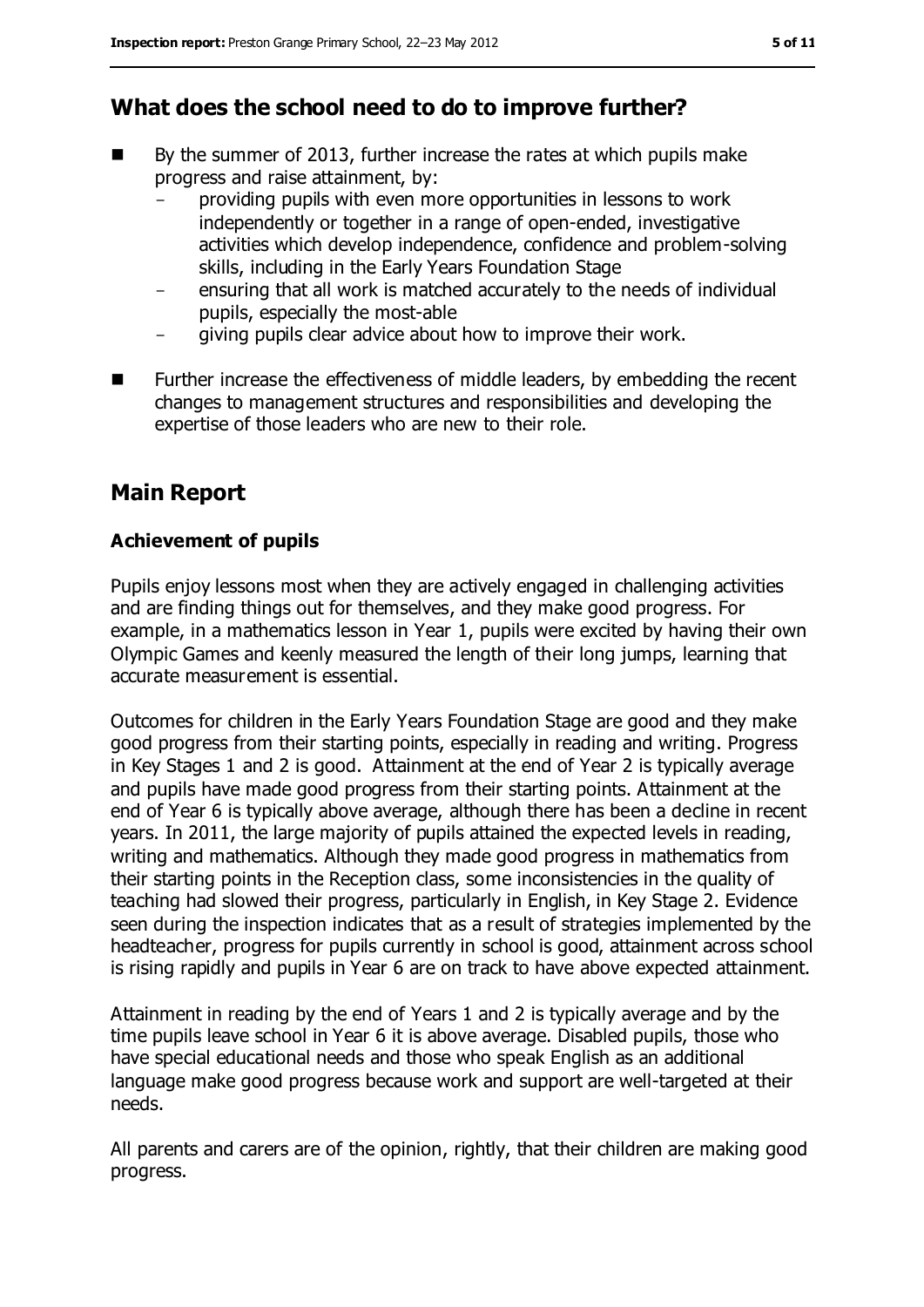#### **Quality of teaching**

Teachers have good subject knowledge and are skilful at modelling learning so that pupils know exactly what to do and how to make a success of their tasks. They include a range of interesting activities, deliver lessons at a challenging pace and help pupils to see the links between subjects. They use good questioning strategies to encourage pupils to develop their understanding and express their ideas. For example, pupils in Year 1 were enthralled by their visit from Professor Bing who was returning from Africa and they keenly asked questions about his journey before writing about why they would like to visit Africa. In Year 6, the teacher skilfully guided pupils through the strategies needed to calculate how many packets of water purifier would be needed to help African villagers have clean drinking water. Pupils also enjoyed how the work linked to their studies in geography and helped them gain a greater understanding about life in Africa. In English, pupils have many opportunities to explore characters through drama, engage with text, research ideas and develop their writing skills in extended tasks. However, teachers occasionally offer too much help and provide too few opportunities for pupils to explore together in open-ended investigative activities, particularly in real-life contexts in mathematics. While teachers plan work which is matched to the learning needs of groups of pupils, it is not always finely focussed on the needs of individual pupils, especially in whole-class activities, or sufficiently challenging for the most-able pupils. In marking, teachers do not always tell pupils clearly how to improve their work. Disabled pupils, those with special educational needs and those who speak English as an additional language, are taught well, as work is clearly focused on their needs and they have the opportunity to engage with tasks under the guidance of skilled teaching assistants.

In the Early Years Foundation Stage, the teacher skilfully plans work which is wellmatched to children's individual learning needs in reading and writing. There are many opportunities for children to write, and these are helping them to make good progress. Occasionally, teachers plan work too rigidly and there is too little scope for children to follow their own interests. Skilful teaching of how to link sounds and letters (phonics) ensures children make good progress in reading and clearlytargeted initiatives are helping pupils make good progress in reading across school. Almost all parents and carers are justifiably positive about the quality of teaching.

#### **Behaviour and safety of pupils**

Pupils enjoy school very much. Most parents and carers responding to the inspection questionnaires agree that, overall, there is a typically good standard of behaviour at the school. However, a few parents and carers express some concerns about behaviour in lessons. The inspectors analysed the school's records of behaviour over time and talked to many pupils during lessons, at break times and more formally in group discussions. There is clear evidence that behaviour has improved over time as a result of the successful introduction of rewards and behaviour management strategies. These enable the few pupils who find managing their own behaviour difficult, to respond well to a consistent approach and clear guidance. As a result, good behaviour was evident in lessons observed during the inspection and around the school. Pupils are extremely polite to adults and keen to talk about their work and their school. They are highly respectful of each other and their school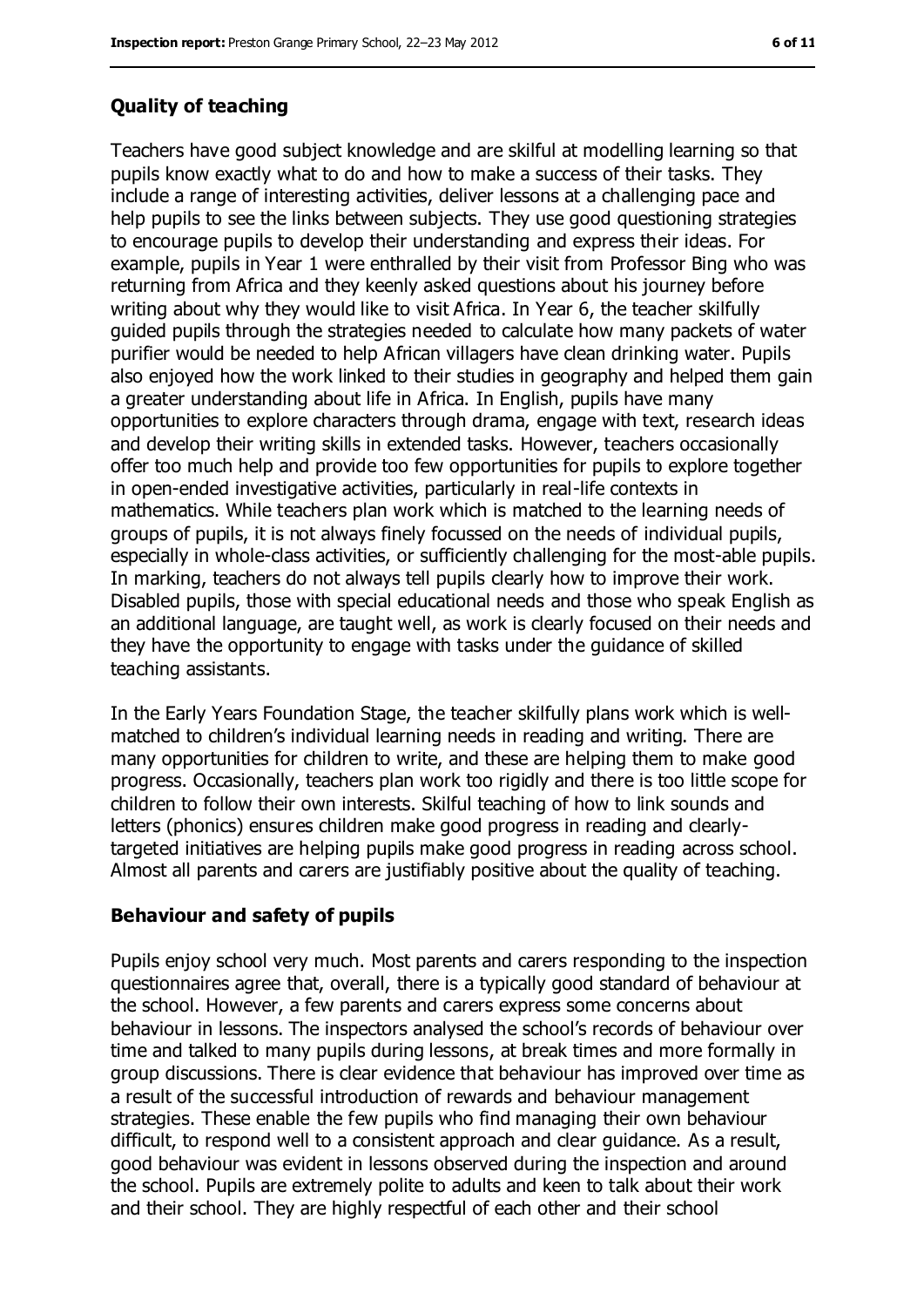surroundings. They are aware of different forms of bullying and say that racism or cyber-bullying, in particular, are uncommon. They say that behaviour is good in their lessons and that pupils feel very safe and know that older pupils as well as the teachers and other adults in school, will help with any problems if they arise. They say that their 'Castle groups', as well as the school council and playground buddies, have helped to develop the rules that help pupils to behave well and care for one another. They are particularly proud of the actions they have initiated to develop a 'vision' for the school and to improve aspects of school life, including the development of the school forest area and the money they raise for charities.

#### **Leadership and management**

The headteacher has had a rapid impact on improving school effectiveness through a clear analysis of the school's strengths and weaknesses and the prioritising of those key initiatives which have led to a reversal of the decline in pupils' attainment. She has improved the quality of teaching, introduced programmes to develop pupils' basic skills and maintained a curriculum that enthuses pupils and helps them see the links between subjects. With the leadership team, she has ensured that information about pupils' attainment and the progress they are making is accurate and used to identify gaps in their learning. Leaders employ their own expertise and appropriate advice from other agencies to share and develop good practice and to develop programmes of continuing professional development. Accordingly, the school has good capacity for further improvement. The consistent application of the school's procedures to create, monitor and evaluate the impact of appropriate interventions is embedded. Leaders at all levels are fully accountable for progress in their areas. However, some middle leaders are new to post and some responsibilities are being re-structured as the school plans further improvements.

The school is highly successful in developing an inclusive ethos and has effective systems for promoting equality of opportunities for pupils to be successful. It tackles discrimination firmly. Safeguarding procedures meet the current government requirements. The school has a range of effective partnerships, for example to provide opportunities in music and sport, and to support pupils who have a range of learning, emotional and behavioural needs and their families. Members of the governing body are highly supportive and have acted to bring stability to the leadership after a period of some turbulence in the history of the school. They are developing procedures to monitor school effectiveness, including pupils' attainment, and offer increasing challenge.

There is a strong emphasis on developing basic skills in English, mathematics and the use of technology, including procedures to develop writing skills in other areas of the curriculum. The curriculum concentrates on helping pupils to see the links between subjects and develops their interest in and understanding of history, geography, science and religious education, as well as their regular enjoyment of drama, art and music. This approach promotes pupils' spiritual, moral, social and cultural development alongside well-planned enrichment activities, including visits to museums, and residential centres for outdoor activities. These help to develop pupils' very clear understanding of other faiths and cultures. There are many popular extracurricular clubs which promote learning and enjoyment in cycling, sport, music, artistic and environmental activities.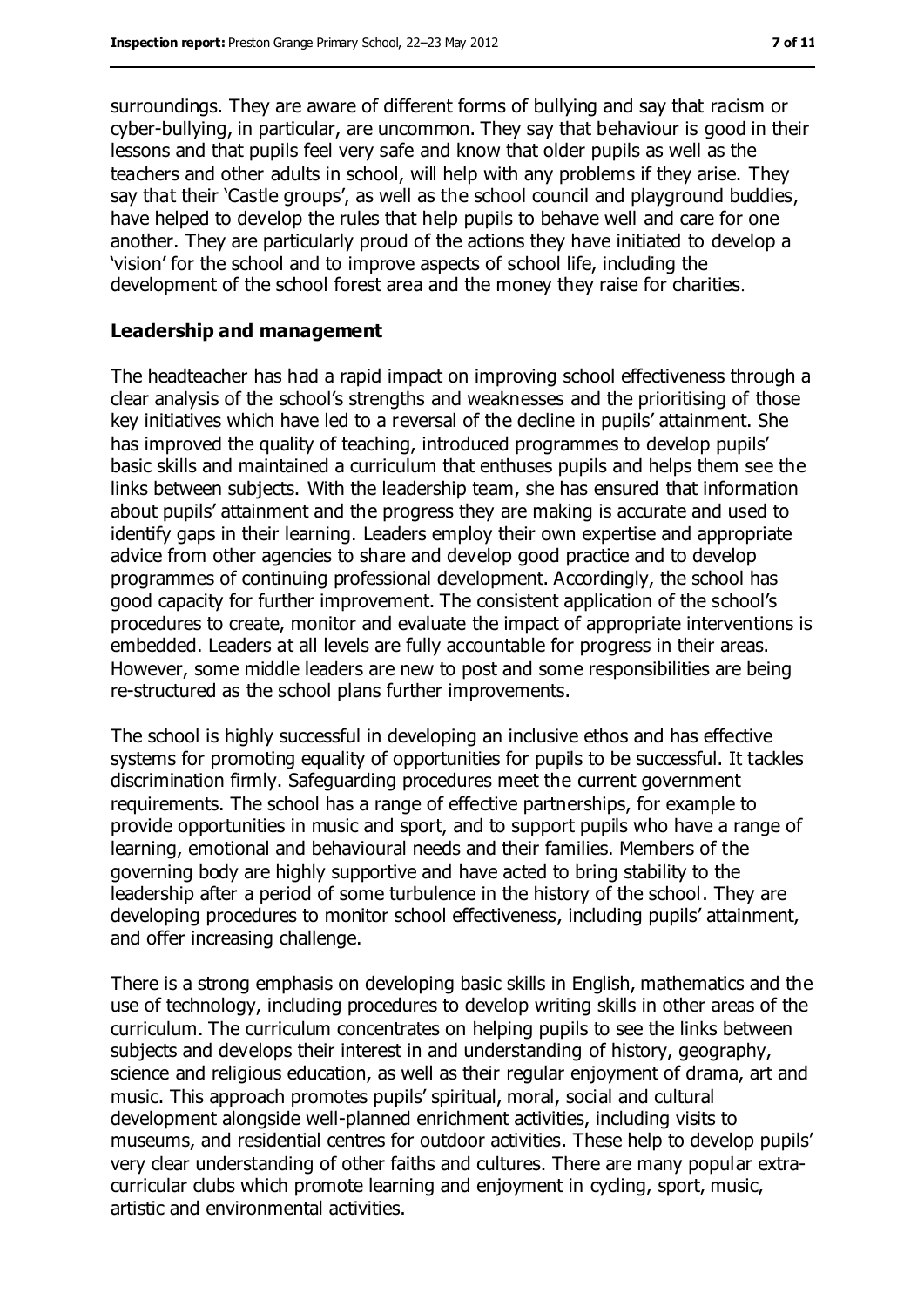# **Glossary**

### **What inspection judgements mean**

| Grade   | <b>Judgement</b> | <b>Description</b>                                                                                                                                                                                                            |
|---------|------------------|-------------------------------------------------------------------------------------------------------------------------------------------------------------------------------------------------------------------------------|
| Grade 1 | Outstanding      | These features are highly effective. An outstanding school<br>provides exceptionally well for all its pupils' needs.                                                                                                          |
| Grade 2 | Good             | These are very positive features of a school. A school that is<br>good is serving its pupils well.                                                                                                                            |
| Grade 3 | Satisfactory     | These features are of reasonable quality. A satisfactory school<br>is providing adequately for its pupils.                                                                                                                    |
| Grade 4 | Inadequate       | These features are not of an acceptable standard. An<br>inadequate school needs to make significant improvement in<br>order to meet the needs of its pupils. Ofsted inspectors will<br>make further visits until it improves. |

### **Overall effectiveness of schools**

|                       | Overall effectiveness judgement (percentage of schools) |      |                     |                   |
|-----------------------|---------------------------------------------------------|------|---------------------|-------------------|
| <b>Type of school</b> | <b>Outstanding</b>                                      | Good | <b>Satisfactory</b> | <b>Inadequate</b> |
| Nursery schools       | 54                                                      | 42   |                     |                   |
| Primary schools       | 14                                                      | 49   | 32                  |                   |
| Secondary schools     | 20                                                      | 39   | 34                  |                   |
| Special schools       | 33                                                      | 45   |                     |                   |
| Pupil referral units  | 9                                                       | 55   | 28                  |                   |
| All schools           | 16                                                      | -47  |                     |                   |

New school inspection arrangements have been introduced from 1 January 2012. This means that inspectors make judgements that were not made previously.

The data in the table above are for the period 1 September to 31 December 2011 and represent judgements that were made under the school inspection arrangements that were introduced on 1 September 2009. These data are consistent with the latest published official statistics about maintained school inspection outcomes (see [www.ofsted.gov.uk\)](../../../../jbennett/AppData/Local/Temp/notesDA0216/www.ofsted.gov.uk).

The sample of schools inspected during 2010/11 was not representative of all schools nationally, as weaker schools are inspected more frequently than good or outstanding schools.

Primary schools include primary academy converters. Secondary schools include secondary academy converters, sponsor-led academies and city technology colleges. Special schools include special academy converters and non-maintained special schools.

Percentages are rounded and do not always add up exactly to 100.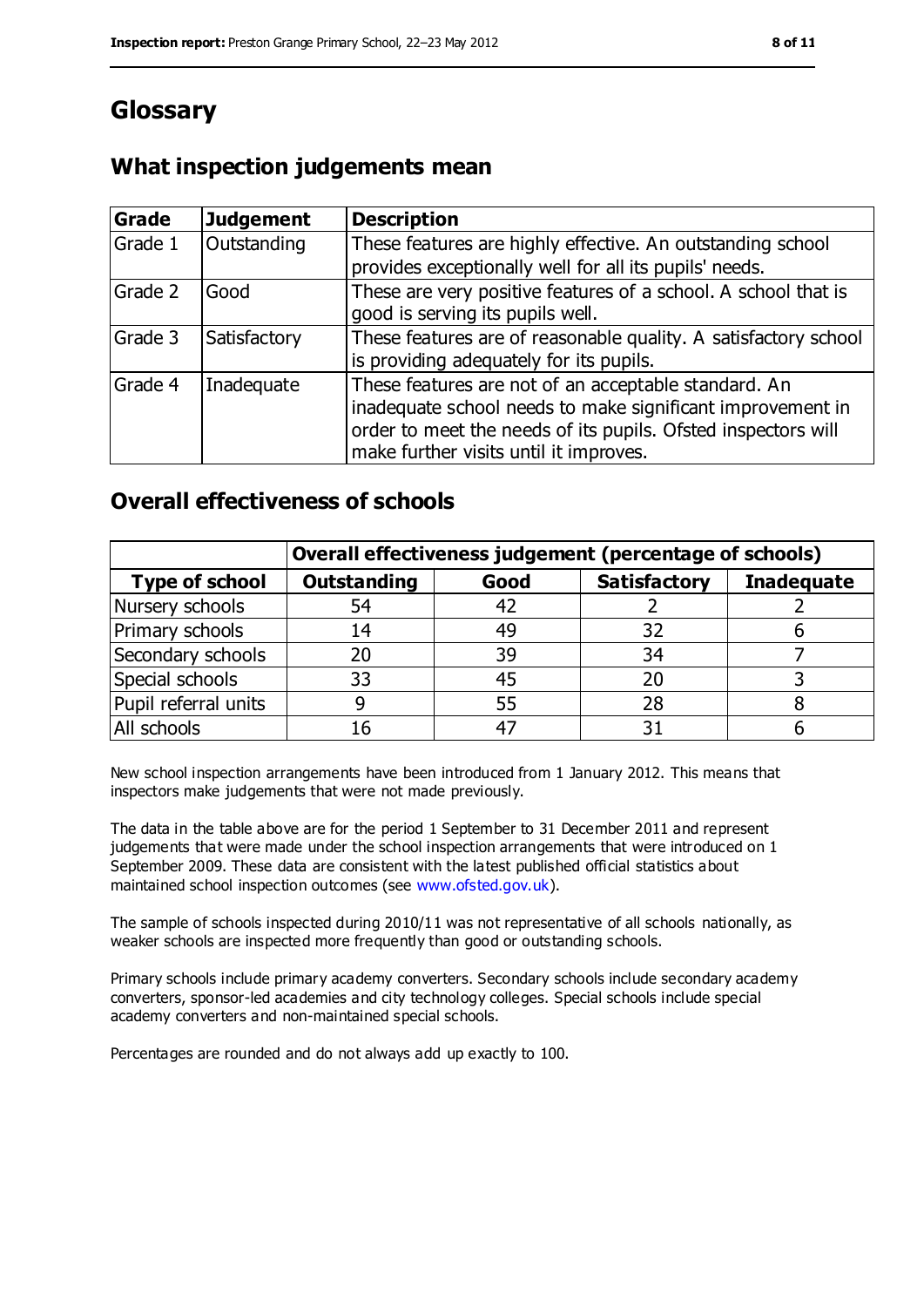# **Common terminology used by inspectors**

| Achievement:                  | the progress and success of a pupil in their learning and<br>development taking account of their attainment.                                                                                                           |
|-------------------------------|------------------------------------------------------------------------------------------------------------------------------------------------------------------------------------------------------------------------|
| Attainment:                   | the standard of the pupils' work shown by test and<br>examination results and in lessons.                                                                                                                              |
| Attendance                    | the regular attendance of pupils at school and in lessons,<br>taking into account the school's efforts to encourage good<br>attendance.                                                                                |
| Behaviour                     | how well pupils behave in lessons, with emphasis on their<br>attitude to learning. Pupils' punctuality to lessons and their<br>conduct around the school.                                                              |
| Capacity to improve:          | the proven ability of the school to continue improving based<br>on its self-evaluation and what the school has accomplished<br>so far and on the quality of its systems to maintain<br>improvement.                    |
| Floor standards               | the national minimum expectation of attainment and<br>progression measures                                                                                                                                             |
| Leadership and<br>management: | the contribution of all the staff with responsibilities, not just<br>the governors and headteacher, to identifying priorities,<br>directing and motivating staff and running the school.                               |
| Learning:                     | how well pupils acquire knowledge, develop their<br>understanding, learn and practise skills and are developing<br>their competence as learners.                                                                       |
| Overall effectiveness:        | inspectors form a judgement on a school's overall<br>effectiveness based on the findings from their inspection of<br>the school.                                                                                       |
| Progress:                     | the rate at which pupils are learning in lessons and over<br>longer periods of time. It is often measured by comparing<br>the pupils' attainment at the end of a key stage with their<br>attainment when they started. |
| Safety                        | how safe pupils are in school, including in lessons; and their<br>understanding of risks. Pupils' freedom from bullying and<br>harassment. How well the school promotes safety, for<br>example e-learning.             |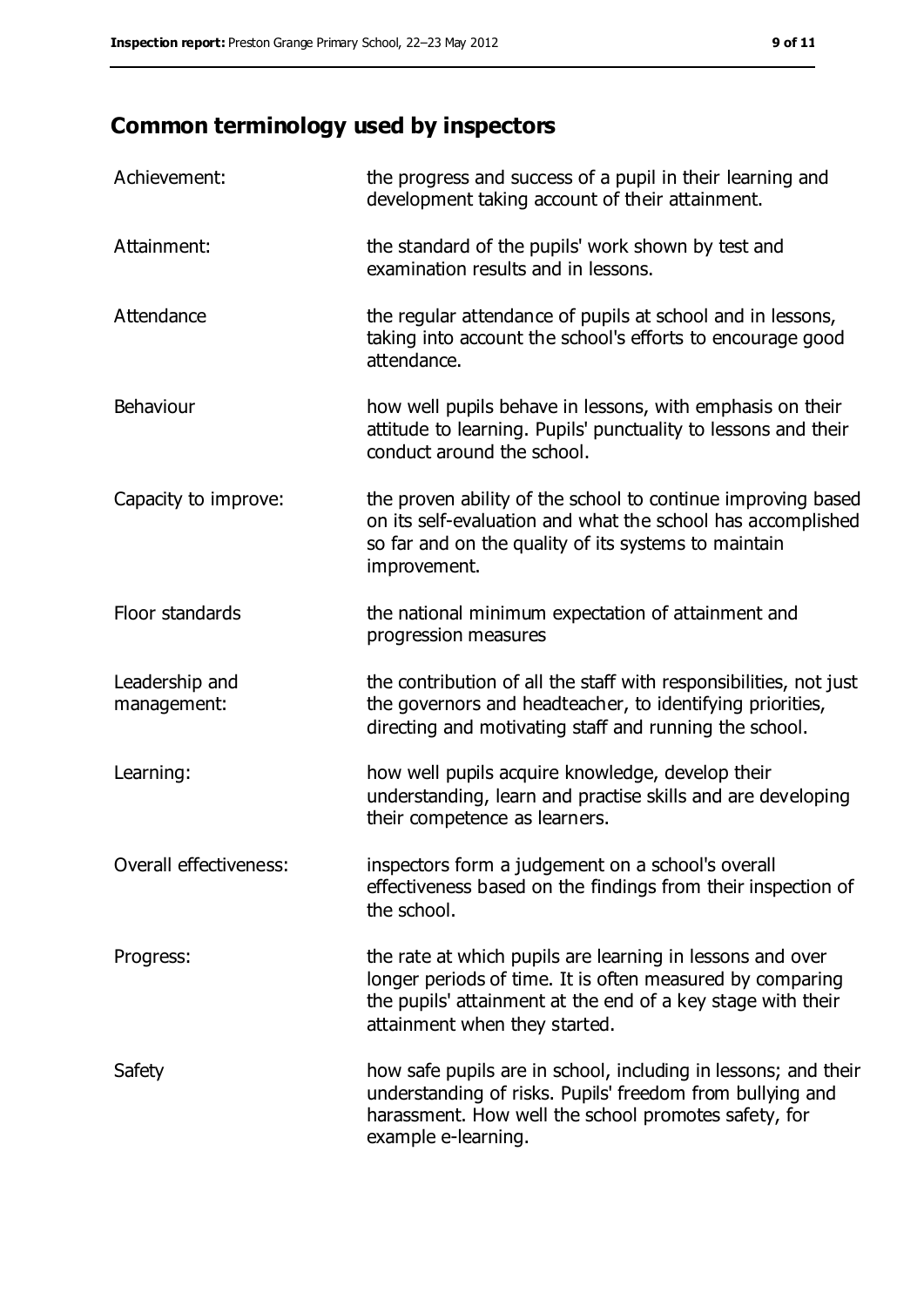#### **This letter is provided for the school, parents and carers to share with their children. It describes Ofsted's main findings from the inspection of their school.**



24 May 2012

Dear Pupils

#### **Inspection of Preston Grange Primary School, North Shields, NE29 9QL**

Thank you for making us so welcome when we inspected your school. We particularly enjoyed talking to you about your school and your work and reading your views in the questionnaires some of you filled in. We were impressed with your good behaviour and by your politeness and the excellent care you show for one another. We also enjoyed your impressive artwork and your excellent assembly. Your school takes good care of you so that you feel very safe in school. Most of you attend school very regularly – well done!

You go to a good school and your headteacher and the governing body know how to make it even better. You told me that you look forward to coming to school because you like your teachers, lessons where you are actively engaged, 'Castle time' and after-school clubs and visits. Your parents and carers like the school very much.

In order to help you enjoy even better lessons, we are asking your teachers to make sure that:

- you always have enough opportunities to find things out for yourselves and then use what you have learned to improve your skills, especially in mathematics
- all the information that teachers have about how well you are doing is used to plan work that helps more of you reach the higher levels of attainment
- when marking your work they give you clear advice about how to improve.

You can help by continuing to do your best and continuing to attend regularly. We wish you every success in the future.

Yours sincerely

Gordon Potter Lead Inspector